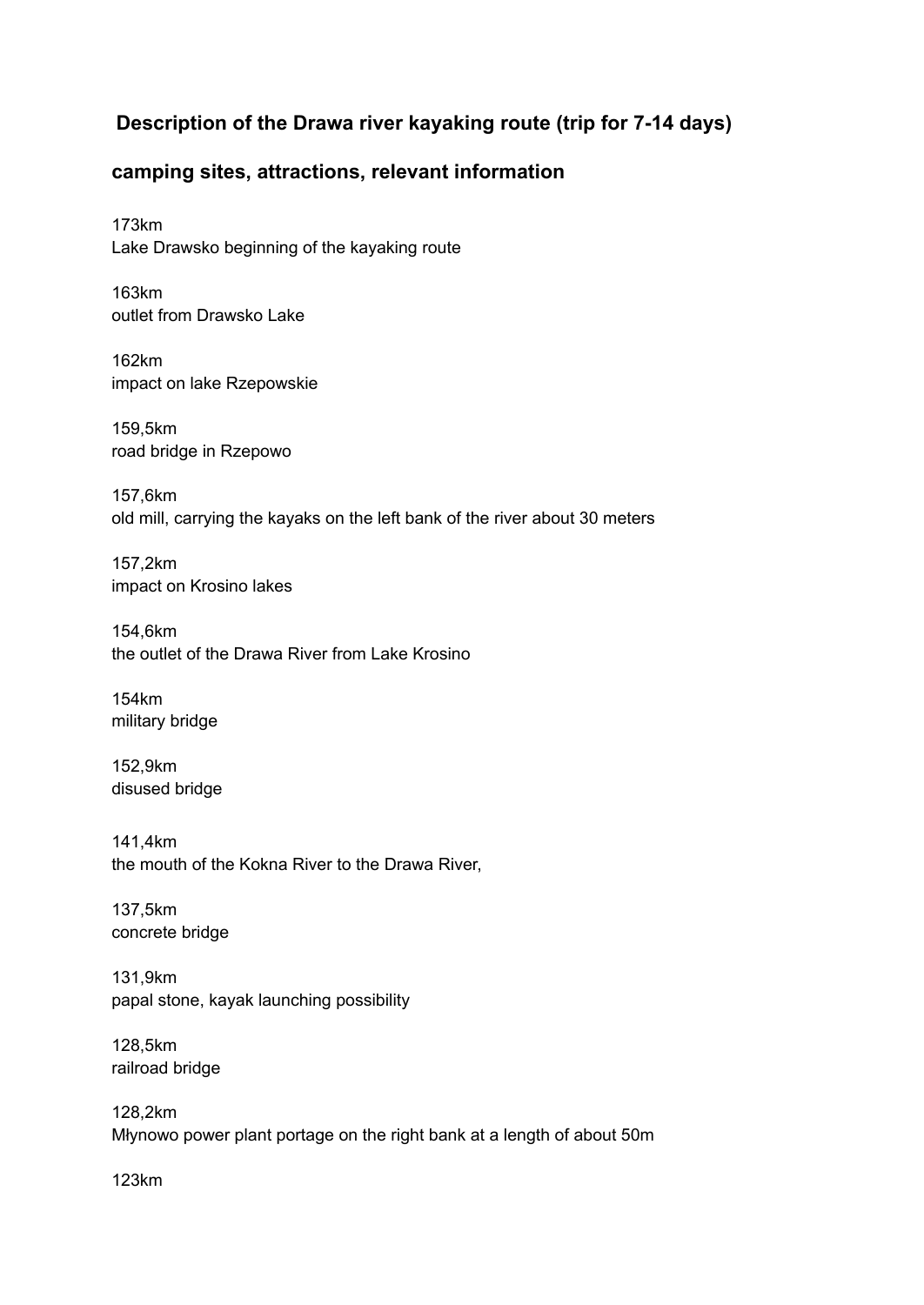concrete bridge, a few hundred meters before the bridge Jędrkowe Zakole camping site

119,6km the outlet to Lake Lubie

110,2km

Lubie Lake outflow, before the outflow several hundred meters on the right shore in a bay Murzynka camping site

109km

concrete bridge Siennicki place of launching kayaks, the beginning of one of the most beautiful sections of Drawa

102,7km the mouth of the river Studzienica

101km the outlet to Lake Wielkie Dębno

100km inflow to Lake Mały Dębno

99km

A concrete road bridge on the route Drawsko Pom. - Kalisz Pom (Military Training Ground) in this place, if we do not have permission to cross the military training ground, canoes should be transported to Prostynia

83,8km concrete bridge in the village of Prostynia

83,2km the mouth of the Drawa River to Prostynia

82,6km concrete bridge on the national road no 10, possibility of launching kayaks

80km Mąkowarka mouth

78km concrete road bridge

77,7km Rościn village

71,1km wooden bridge, camping site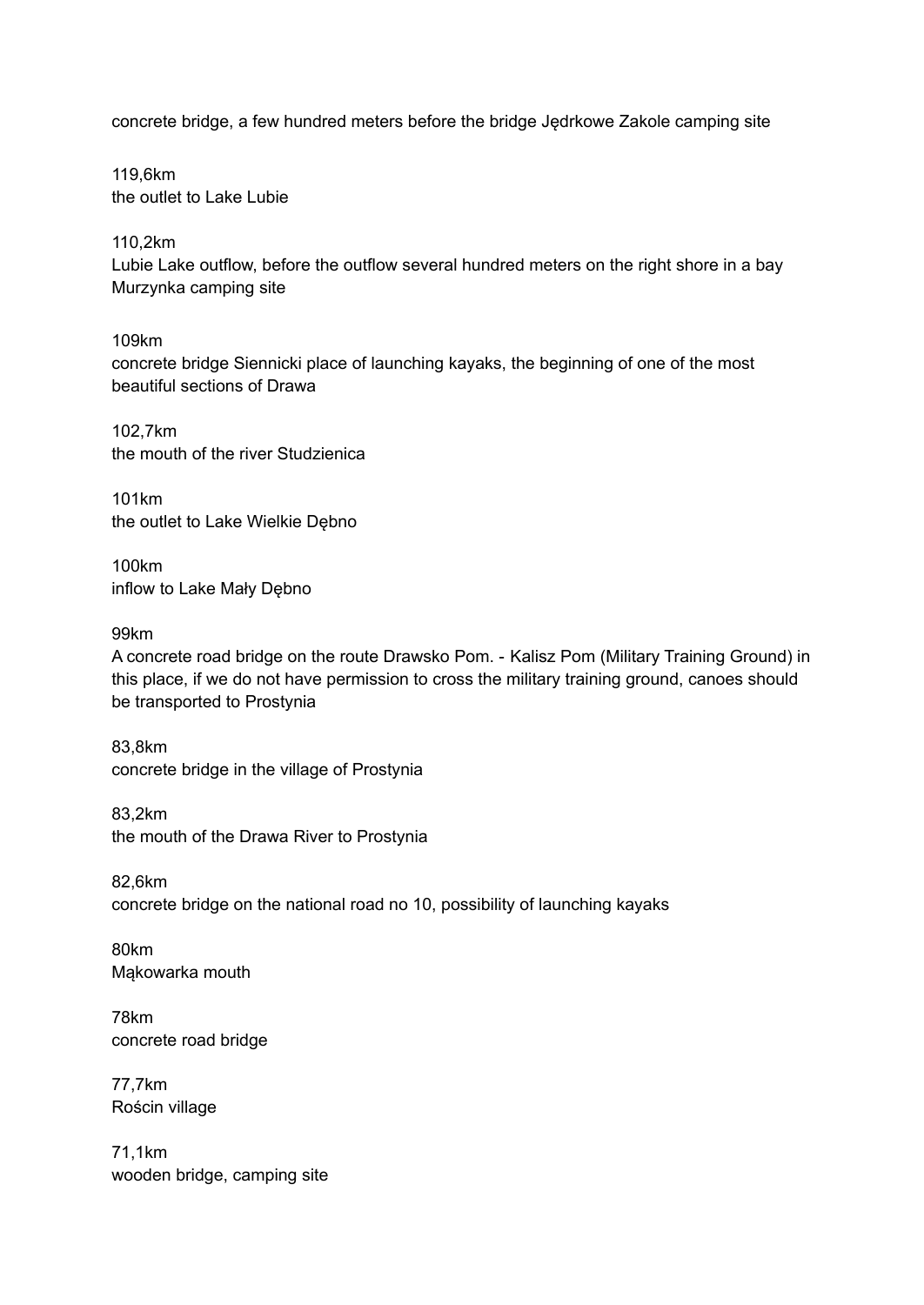70,3km outlet to Lake Grazyna

69,7km concrete road bridge and inflow to Adamowo Lake

69,5km Drawno, PTTK shelter, camping

68,5km the outlet from Adamowo Lake, the border of DNP, in order to enter the Park you need to buy tickets at the DNP box office in Drawno

67,2km concrete bridge

58,8km camping site Barnimie, canoe launching place

58,8km bridge in Barnimie, to the nearest store 200 m

54,7km Zatom wooden bridge, canoe launching place

50,2km concrete road bridge

50km Bogdanka camping site, store in Zatomie 2.8 km,

43,5km Otter Boulder

42,1km Sitnica camping site

39,3km concrete bridge

36,3km concrete bridge

36,3km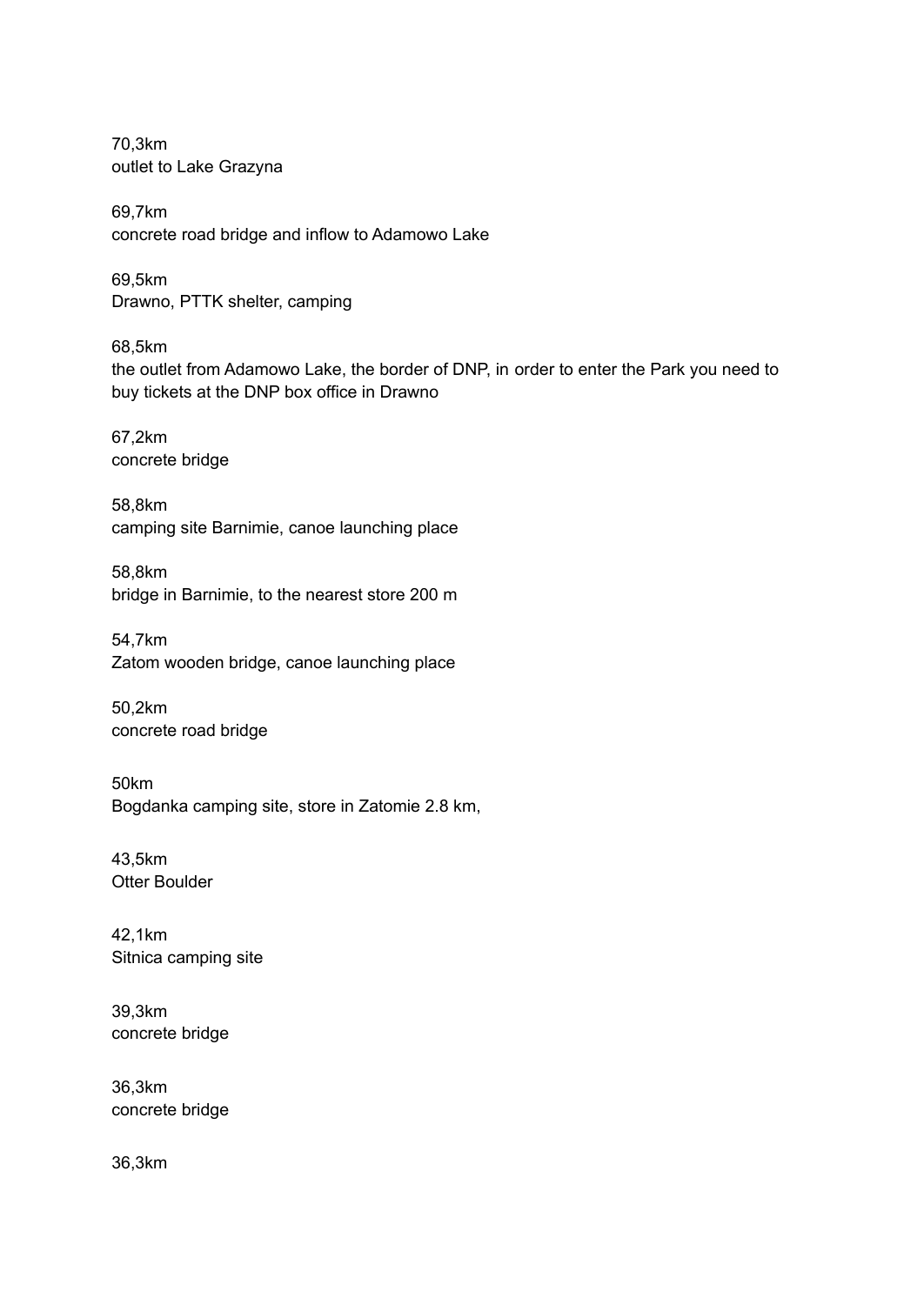camping site Pstrąg

32,9km wooden bridge in front of Kamienna power plant, store in Glusk 800 m

31,5km hydroelectric power station Kamienna, portage of canoes on the right side about 100 m

30,4km camping Kamienna

27,5km Plociczna River estuary to Drawa River, the end of the National Park

26,9km Mostniki village

25,1km Stare Osieczno concrete road bridge on national road no. 22, camping site on the left

22,8km Kotlina forester's lodge

19km Mierzęcka Struga mouth

14,7km Hutniki camping site,

14,4km Szczuczna river mouth

13,4km Dębina forester's lodge kayak launching place

10,9km Przeborowo camping site

6,2km Pokrętna mouth

6,1km